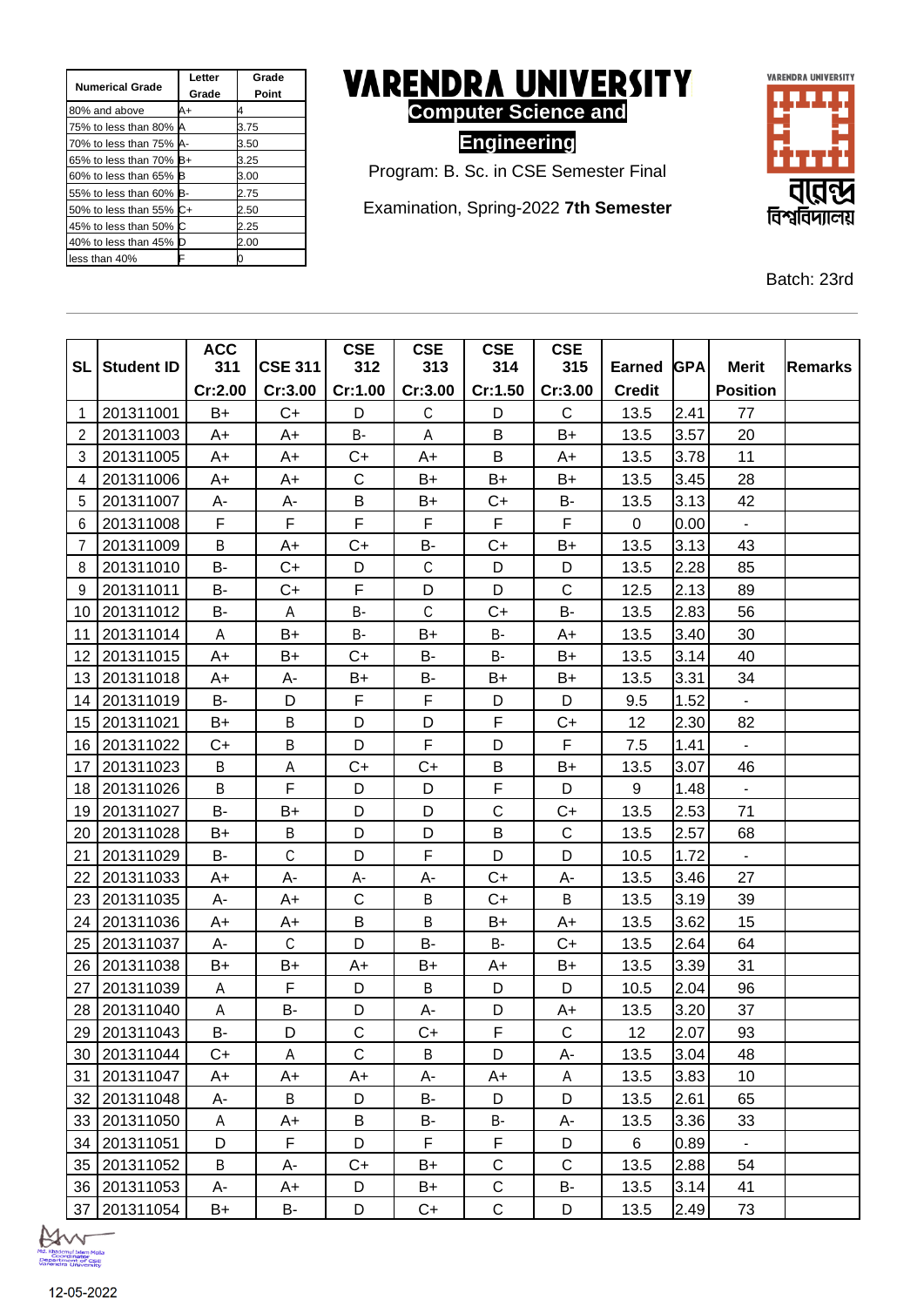|           |                        | <b>ACC</b>   |                  | <b>CSE</b>  | <b>CSE</b>  | <b>CSE</b>  | <b>CSE</b>   |               |              |                 |                |
|-----------|------------------------|--------------|------------------|-------------|-------------|-------------|--------------|---------------|--------------|-----------------|----------------|
| <b>SL</b> | <b>Student ID</b>      | 311          | <b>CSE 311</b>   | 312         | 313         | 314         | 315          | Earned GPA    |              | <b>Merit</b>    | <b>Remarks</b> |
|           |                        | Cr:2.00      | Cr:3.00          | Cr:1.00     | Cr:3.00     | Cr:1.50     | Cr:3.00      | <b>Credit</b> |              | <b>Position</b> |                |
| 38        | 201311057              | A+           | $A+$             | A+          | A+          | A+          | $A+$         | 13.5          | 4.00         | 1               |                |
| 39        | 201311058              | B<br>A-      | $\mathbb C$<br>B | D<br>D      | D<br>$C+$   | F<br>D      | D<br>B-      | 12<br>13.5    | 1.98<br>2.72 | ä,<br>60        |                |
| 40<br>41  | 201311059<br>201311060 | B            | B                | $\mathsf F$ | $C+$        | $C+$        | $C+$         | 12.5          | 2.50         | 72              |                |
| 42        |                        | B            | A-               | D           | D           | D           | F            | 10.5          | 2.04         | 95              |                |
| 43        | 201311061<br>201311062 | A+           | A+               | $A+$        | A+          | A+          | A+           | 13.5          | 4.00         | $\overline{2}$  |                |
| 44        | 201311064              | B+           | B+               | A+          | B           | B+          | B            | 13.5          | 3.19         | 38              |                |
| 45        | 201311065              | A+           | A+               | B-          | А-          | B+          | B+           | 13.5          | 3.55         | 22              |                |
| 46        | 201311066              | <b>B-</b>    | A+               | D           | $\mathsf C$ | C           | $\mathsf C$  | 13.5          | 2.69         | 61              |                |
| 47        | 201311067              | A+           | A+               | A+          | $A+$        | $A+$        | A+           | 13.5          | 4.00         | 3               |                |
| 48        | 201311068              | B+           | B+               | D           | F           | D           | $\mathsf C$  | 10.5          | 2.07         | 92              |                |
| 49        | 201311069              | A+           | A+               | A+          | A+          | A+          | A            | 13.5          | 3.94         | 6               |                |
| 50        | 201311070              | B+           | $C+$             | D           | B           | D           | <b>B-</b>    | 13.5          | 2.69         | 62              |                |
| 51        | 201311075              | A            | B                | B-          | B+          | $\mathsf C$ | $\sf B$      | 13.5          | 3.06         | 47              |                |
| 52        | 201311076              | A            | B+               | F           | $C+$        | D           | C            | 12.5          | 2.56         | 69              |                |
| 53        | 201311078              | $C+$         | F                | F           | F           | D           | D            | 6.5           | 1.04         |                 |                |
| 54        | 201311079              | B+           | D                | D           | F           | D           | $\mathsf C$  | 10.5          | 1.80         | ٠               |                |
| 55        | 201311080              | В-           | $C+$             | F           | D           | D           | D            | 12.5          | 2.07         | 94              |                |
| 56        | 201311084              | Α            | $C+$             | D           | $C+$        | D           | $C+$         | 13.5          | 2.59         | 67              |                |
| 57        | 201311085              | B            | C+               | D           | B-          | F           | B-           | 12            | 2.37         | 80              |                |
| 58        | 201311086              | A+           | $\mathsf A$      | B+          | А-          | A+          | B            | 13.5          | 3.56         | 21              |                |
| 59        | 201311087              | B+           | D                | D           | D           | D           | $C+$         | 13.5          | 2.30         | 84              |                |
| 60        | 201311088              | A+           | A+               | A+          | A+          | Α           | A+           | 13.5          | 3.97         | 4               |                |
| 61        | 201311089              | A-           | B                | A+          | A+          | A+          | $C+$         | 13.5          | 3.37         | 32              |                |
| 62        | 201311090              | <b>B-</b>    | $C+$             | D           | D           | B+          | F            | 10.5          | 1.92         | $\blacksquare$  |                |
| 63        | 201311091              | $C+$         | B                | D           | D           | B           | F            | 10.5          | 1.96         | $\sim$          |                |
| 64        | 201311092              | А-           | A                | A+          | Α           | A+          | B            | 13.5          | 3.59         | 17              |                |
| 65        | 201311094              | A+           | A+               | A+          | А-          | A-          | B            | 13.5          | 3.61         | 16              |                |
|           | 66 201311095           | $\mathsf{A}$ | D                | D           | <b>B-</b>   | D           | $C+$         | 13.5          | 2.54         | $70\,$          |                |
|           | 67 201311096           | A+           | A+               | Α           | A+          | A+          | Α            | 13.5          | 3.93         | 8               |                |
|           | 68 201311097           | B+           | D                | F           | F           | D           | B            | 9.5           | 1.81         | $\blacksquare$  |                |
|           | 69 201311098           | A+           | А-               | B           | Α           | $C+$        | $B+$         | 13.5          | 3.43         | 29              |                |
|           | 70 201311102           | A+           | B+               | B-          | A-          | A-          | А-           | 13.5          | 3.46         | 26              |                |
| 71        | 201311103              | A+           | A+               | $\mathsf C$ | B+          | B+          | $\mathsf{C}$ | 13.5          | 3.23         | 36              |                |
|           | 72 201311106           | B+           | B                | $C+$        | B           | A-          | F            | 10.5          | 2.39         | 78              |                |
|           | 73 201311107           | B+           | $C+$             | C+          | $C+$        | B+          | B+           | 13.5          | 2.86         | 55              |                |
|           | 74 201311108           | D            | D                | D           | F.          | D           | F.           | 7.5           | 1.11         |                 |                |
|           | 75 201311109           | А-           | А-               | $C+$        | $C+$        | A+          | D            | 13.5          | 2.93         | 52              |                |
|           | 76 201311110           | B            | B+               | D           | B-          | B           | C+           | 13.5          | 2.81         | 57              |                |
| 77        | 201311116              | A+           | A+               | D           | A-          | А-          | A+           | 13.5          | 3.69         | 12              |                |
|           | 78 201311119           | B            | A+               | B           | B           | D           | B            | 13.5          | 3.11         | 45              |                |
|           | 79 201311122           | A+           | A+               | A+          | A+          | A+          | A            | 13.5          | 3.94         | 5               |                |
|           | 80 201311127           | B+           | B-               | $\mathsf C$ | C+          | B           | D            | 13.5          | 2.59         | 66              |                |
|           | 81 201311129           | A+           | A+               | B           | Β           | А-          | B+           | 13.5          | 3.48         | 24              |                |
|           | 82 201311131           | A+           | C+               | $C+$        | B-          | B+          | B+           | 13.5          | 3.03         | 50              |                |
|           | 83 201311135           | A+           | <b>B-</b>        | $C+$        | B-          | B+          | B            | 13.5          | 3.03         | 49              |                |
|           | 84 201311136           | B+           | <b>B-</b>        | В-          | C+          | B+          | C+           | 13.5          | 2.77         | 58              |                |
|           | 85 201311137           | A            | A+               | B           | B+          | B+          | $\mathsf C$  | 13.5          | 3.25         | 35              |                |
|           | 86 201311139           | A+           | A+               | A+          | A+          | A+          | A-           | 13.5          | 3.89         | 9               |                |

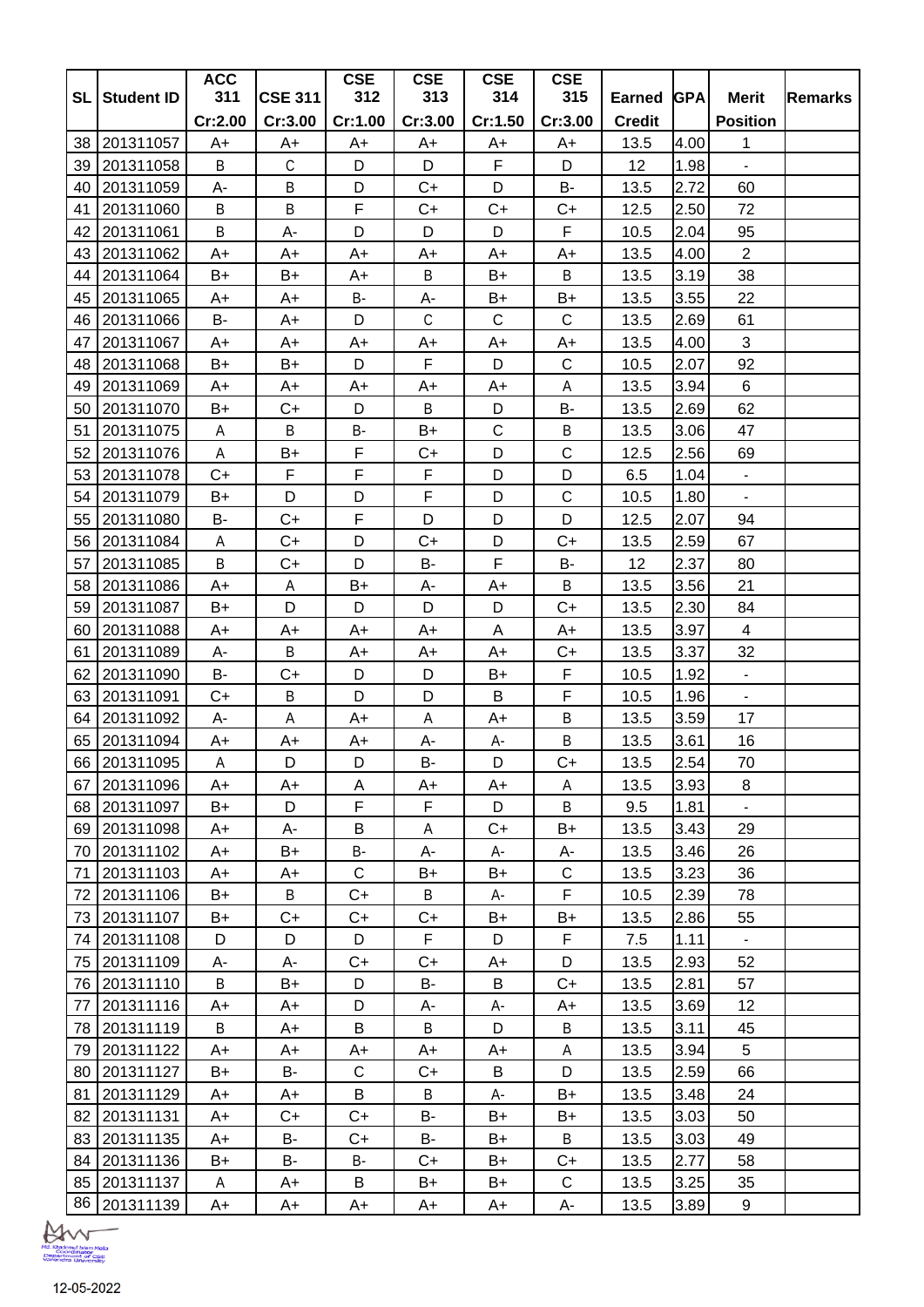|                |                      | <b>ACC</b>     |                 | <b>CSE</b>   | <b>CSE</b>     | <b>CSE</b>             | <b>CSE</b>     |                  |            |                 |                |
|----------------|----------------------|----------------|-----------------|--------------|----------------|------------------------|----------------|------------------|------------|-----------------|----------------|
| SL             | <b>Student ID</b>    | 311            | <b>CSE 311</b>  | 312          | 313            | 314                    | 315            | Earned           | <b>GPA</b> | <b>Merit</b>    | <b>Remarks</b> |
|                |                      | Cr:2.00        | Cr:3.00         | Cr:1.00      | Cr:3.00        | Cr:1.50                | Cr:3.00        | <b>Credit</b>    |            | <b>Position</b> |                |
| 87             | 201311143            | B              | D               | F            | <b>B-</b>      | B-                     | D              | 12.5             | 2.25       | 86              |                |
| 88             | 201311149            | $C+$           | D               | D            | $C+$           | $B+$                   | $\mathsf{C}$   | 13.5             | 2.38       | 79              |                |
| 89             | 201311151            | C+             | D               | D            | $\mathsf{C}$   | A-                     | D              | 13.5             | 2.30       | 83              |                |
| 90             | 201311152            | B              | $\mathsf F$     | D            | D              | $C+$                   | F              | 7.5              | 1.31       | $\blacksquare$  |                |
| 91             | 201311153            | $A+$           | $C+$            | $\mathsf F$  | F              | <b>B-</b>              | $\mathsf C$    | 9.5              | 1.95       | $\blacksquare$  |                |
| 92             | 201311154            | B-             | C               | $\mathsf F$  | D              | B-                     | D              | 12.5             | 2.10       | 90              |                |
| 93             | 201311155            | A+             | A+              | B-           | A              | A+                     | В-             | 13.5             | 3.57       | 19              |                |
| 94             | 201311160            | A-             | $C+$            | D            | В-             | В-                     | $\mathsf C$    | 13.5             | 2.64       | 63              |                |
| 95             | 201311164            | $B+$           | $B+$            | D            | $B+$           | B                      | $B+$           | 13.5             | 3.13       | 44              |                |
| 96             | 201311165            | $\sf B$        | D               | $\mathsf C$  | $C+$           | $C+$                   | $C+$           | 13.5             | 2.44       | 75              |                |
| 97             | 201311166            | А-             | B               | А-           | Α              | Α                      | A-             | 13.5             | 3.47       | 25              |                |
| 98             | 201311173            | B              | A+              | А-           | A              | А-                     | А-             | 13.5             | 3.59       | 18              |                |
| 99             | 201311174            | $B+$           | <b>B-</b>       | $\mathsf C$  | <b>B-</b>      | A                      | <b>B-</b>      | 13.5             | 2.90       | 53              |                |
|                | 100 201311176        | B+             | $\mathsf{C}$    | D            | $\mathsf C$    | B                      | D              | 13.5             | 2.41       | 76              |                |
|                | 101 201311177        | $\mathsf{C}$   | D               | D            | D              | B-                     | F              | 10.5             | 1.68       | $\sim$          |                |
|                | 102 201311178        | A              | B+              | $B+$         | A+             | B+                     | $B+$           | 13.5             | 3.49       | 23              |                |
|                | 103 201311180        | <b>B-</b>      | $\mathsf{C}$    | D            | D              | $C+$                   | $C+$           | 13.5             | 2.33       | 81              |                |
|                | 104 201311182        | B+             | $C+$            | D            | А-             | $\mathsf{C}\texttt{+}$ | $B+$           | 13.5             | 2.96       | 51              |                |
|                | 105 201311183        | A+             | A+              | A+           | A+             | A+                     | A              | 13.5             | 3.94       | $\overline{7}$  |                |
|                | 106 201311193        | А-             | A+              | B+           | A              | A+                     | B+             | 13.5             | 3.65       | 14              |                |
|                | 107 201311197        | B              | D               | $\mathsf F$  | B              | A+                     | D              | 12.5             | 2.44       | 74              |                |
|                | 108 201311198        | B              | $C+$            | D            | $\mathsf C$    | B+                     | F              | 10.5             | 2.01       | 97              |                |
|                | 109 201311199        | A              | $A+$            | D            | A              | $\mathsf{A}$           | A              | 13.5             | 3.68       | 13              |                |
|                |                      | <b>ACC</b>     |                 |              |                | <b>CSE</b>             |                |                  |            |                 |                |
|                | <b>SL Student ID</b> | 311            | CSE 311 CSE 313 |              | <b>CSE 315</b> | 312                    | <b>CSE 314</b> | Earned           | <b>GPA</b> | <b>Merit</b>    | <b>Remarks</b> |
|                |                      | Cr:2.00        | Cr:3.00         | Cr:3.00      | Cr:3.00        | Cr:1.00                | Cr:1.50        | <b>Credit</b>    |            | <b>Position</b> |                |
| $\mathbf{1}$   | 193311012            | C              | D               | F            | D              | $\blacksquare$         | $\blacksquare$ | 8                | 1.50       |                 |                |
| $\overline{2}$ | 193311032            | $\blacksquare$ | D               | $\mathsf{C}$ | D              | $\blacksquare$         | $\blacksquare$ | 9                | 2.08       | 91              |                |
| 3              | 193311034            | $\mathsf C$    | $\mathsf F$     | F            | D              | F                      | D              | 6.5              | 1.00       | $\blacksquare$  |                |
| 4              | 193311038            | ÷.             | D               | C+           | D              | $\blacksquare$         | $\blacksquare$ | $\boldsymbol{9}$ | 2.17       | 87              |                |
| 5              | 193311057            | $\blacksquare$ | $\mathsf F$     | D            | D              | $\mathsf F$            | $\mathbf{r}$   | 6                | 1.20       | $\blacksquare$  |                |
| 6              | 193311058            | B-             | $\mathsf F$     | F            | D              | D                      | B+             | 7.5              | 1.36       |                 |                |
| $\overline{7}$ | 193311072            | $C+$           | $\mathsf F$     | F            | F              | F                      | $C+$           | 3.5              | 0.65       |                 |                |

## **Signature of Head/Coordinator of The Department**

**Date:**

Md. Khademul Islam Molla<br>Poporti Islam Molla<br>Vanendrin University -

12-05-2022